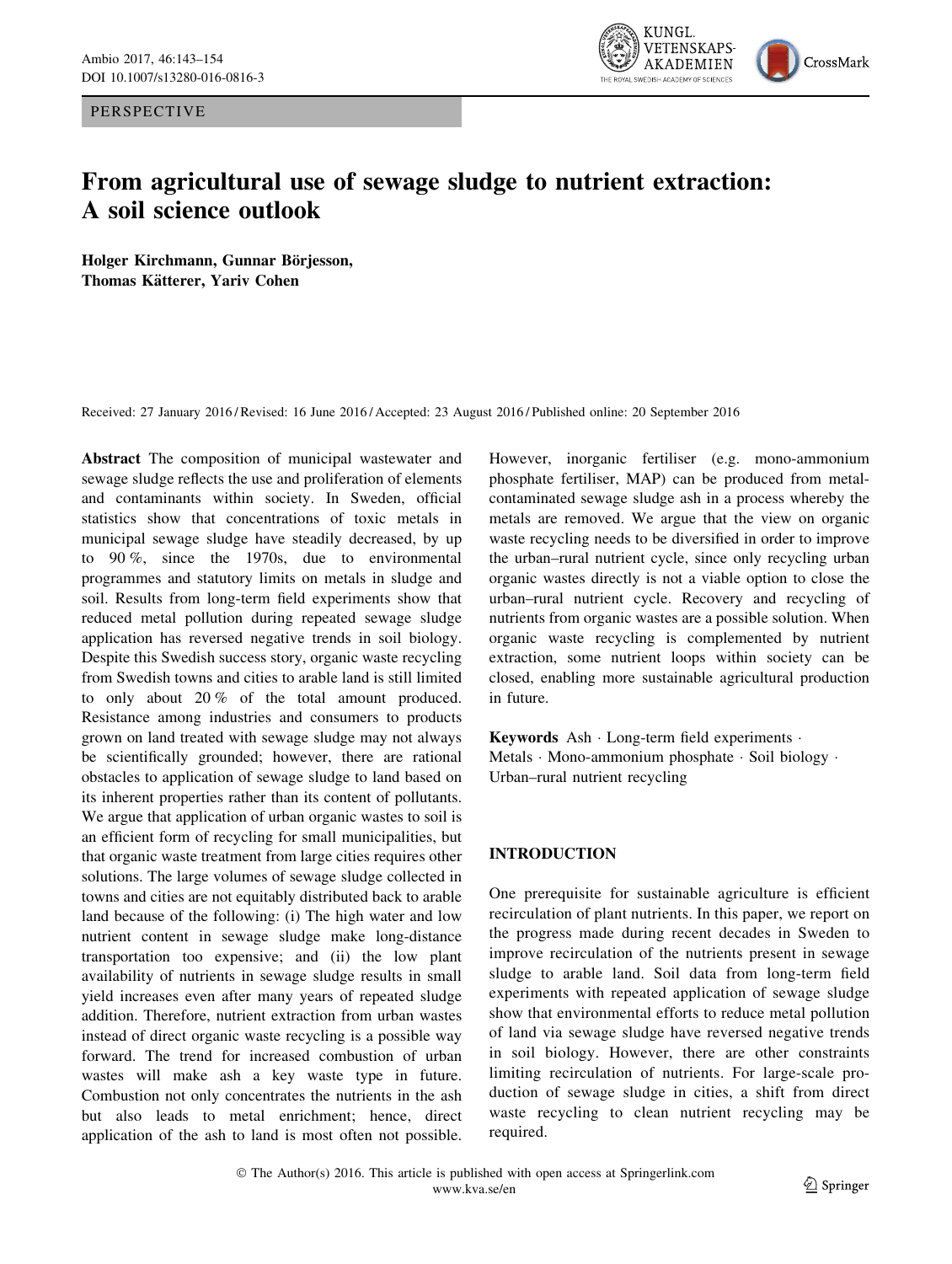# DECREASING METAL CONCENTRATIONS IN SWEDISH SEWAGE SLUDGE—A SUCCESS **STORY**

In municipal wastewater treatment plants, human excreta are mixed with other effluents containing metals, organic residues, pharmaceuticals and pathogens (e.g. Östman et al. [2014\)](#page-10-0). Pollutants in sewage sludge can limit its agricultural use. Depending on legislation, rules, attitudes and risk perceptions, use of sewage sludge in agriculture varies between countries. Land application is widely used in France, Spain and the UK, scarcely in Flanders and not practised in the Netherlands and Switzerland where sludge is incinerated. In Greece, Malta and Romania, landfilling is the dominant disposal option.

Since 1986, land application of sewage sludge within the European Union has been governed by Council Directive No. 86/278/EEC. It prescribes prior testing of sludge and soil, application of sewage sludge exceeding critical concentrations of pollutants to agricultural soil is prohibited, and soils exceeding permissible concentrations cannot receive sewage sludge. This Directive has been implemented into the national legislation of member states, most of which have set lower limits than that prescribed in the Directive (Mininni et al. [2015\)](#page-10-0), in order to protect soils and reduce possible emissions (e.g. Pacyna et al. [2006;](#page-10-0) Thevenon et al. [2011](#page-10-0)).

Metal concentrations in sewage sludge reflect the amount and type of metals emitted over time by society. Agricultural use of sewage sludge entails transfer of heavy metals and pollutants to arable land, and regular application can elevate metal concentrations in soil to levels toxic to soil microorganisms and affect biological processes (Giller et al. [1998](#page-9-0)). Application of high concentrations of metals via sewage sludge can reduce the size of the soil microbial biomass (e.g. Brookes and McGrath [1984;](#page-9-0) Witter et al. [1993](#page-11-0)) and the activity of nitrogen-fixing bacteria, both free-living forms and those acting in symbiosis with roots (e.g. McGrath et al. [1988;](#page-10-0) Mårtensson and Witter [1990](#page-10-0)).

Disruption of soil microbial processes due to heavy metal application via sewage sludge has forced legislators to impose strict regulations on agricultural use of sewage sludge at national (e.g. Sweden: SNFS [1994](#page-10-0)) and regional levels (e.g. EC [2001](#page-9-0), Chap. 5). Reducing emissions of pollutants to wastewater (SWWA [2014\)](#page-10-0) and lowering the permissible concentrations of metals in sludge (NV [2013\)](#page-10-0) have been the guiding principles in work to control and reduce heavy metal pollution of arable soils.

### Decline in heavy metals in Swedish sewage sludge since 1970

Graphs showing changes in the concentrations of heavy metals in sludge from sewage treatment plants in the four

largest cities in Sweden (Stockholm, Gothenburg, Malmo¨ and Uppsala) and mean values for a large number of plants recorded in official statistics in the period 1970–2010 illustrate trends over time (Fig. [1](#page-2-0)). Trends for four nonbiogenic metals (silver (Ag), cadmium (Cd), mercury (Hg) and lead (Pb)) and two essential elements (copper (Cu) and zinc (Zn)) are demonstrated to represent changes in metal concentrations in sewage sludge.

Inputs of metals to urban wastewater occur from three sources: domestic, commercial and runoff (EC [2001,](#page-9-0) Chap. 1). Except for Cu from plumbing and Zn from roofing, runoff is not a major contributor of toxic elements to sewage systems, whereas domestic wastewater contributes significantly to the metal load, mainly through input from faeces. Faecal matter contains, on average, 2 mg Cd, 70 mg Cu, 10 mg Pb and 250 mg Zn per kg dry matter (EC [2001,](#page-9-0) Chap. 1). Other main sources of metals in domestic wastewater are bodycare products, pharmaceuticals, cleaning products and liquid wastes. However, complete identification of all sources for some metals is still lacking. It is evident that the concentrations of major heavy metals in sewage sludge have declined considerably over time (Fig. [1\)](#page-2-0). The major reasons for this are discussed briefly below.

Silver is used in jewellery, cutlery, coins, electrical contacts and conductors. Moreover, until a couple of years ago, silver chloride suspensions were commonly used for photography, causing significant waste flows. Replacement of X-rays and black and white photographs with digital images can explain the rapid decrease in Ag concentrations from around 40 to on an average 2.3 mg Ag per kg dry sludge since the 1990s (Diener and Palme [2012](#page-9-0)), see Fig. [1.](#page-2-0) However, this decrease has halted during recent years, probably due to emerging textiles containing silver as an antibacterial compound that is leached out with laundry water (KEMI [2011a](#page-9-0)).

Cadmium was previously widely used for coating metal surfaces to prevent corrosion, in rechargeable nickel–cadmium batteries, in electrical components, etc. Due to adverse effects on the environment and human health, the use of Cd was banned in 1985 in Sweden (SFS [1985\)](#page-10-0) and is restricted in Europe under the REACH regulations (REACH [2006\)](#page-10-0). The decline in concentration in sewage sludge between 1970 and 1990 from about 10 to 2 mg Cd per kg dry matter was probably due to the result of this ban on cadmium. A further decline to a mean value of 1 mg Cd per kg dry matter can mainly be attributed to treatment of exhaust fumes from combustion plants (Pacyna et al. [2009](#page-10-0)), reducing the deposition load.

Copper, which is an essential element for organisms, is commonly used as a pure metal in electrical wires, roofing, plumbing and industrial machinery (Lander and Linde-ström [1998\)](#page-10-0). In certain areas, drinking water releases Cu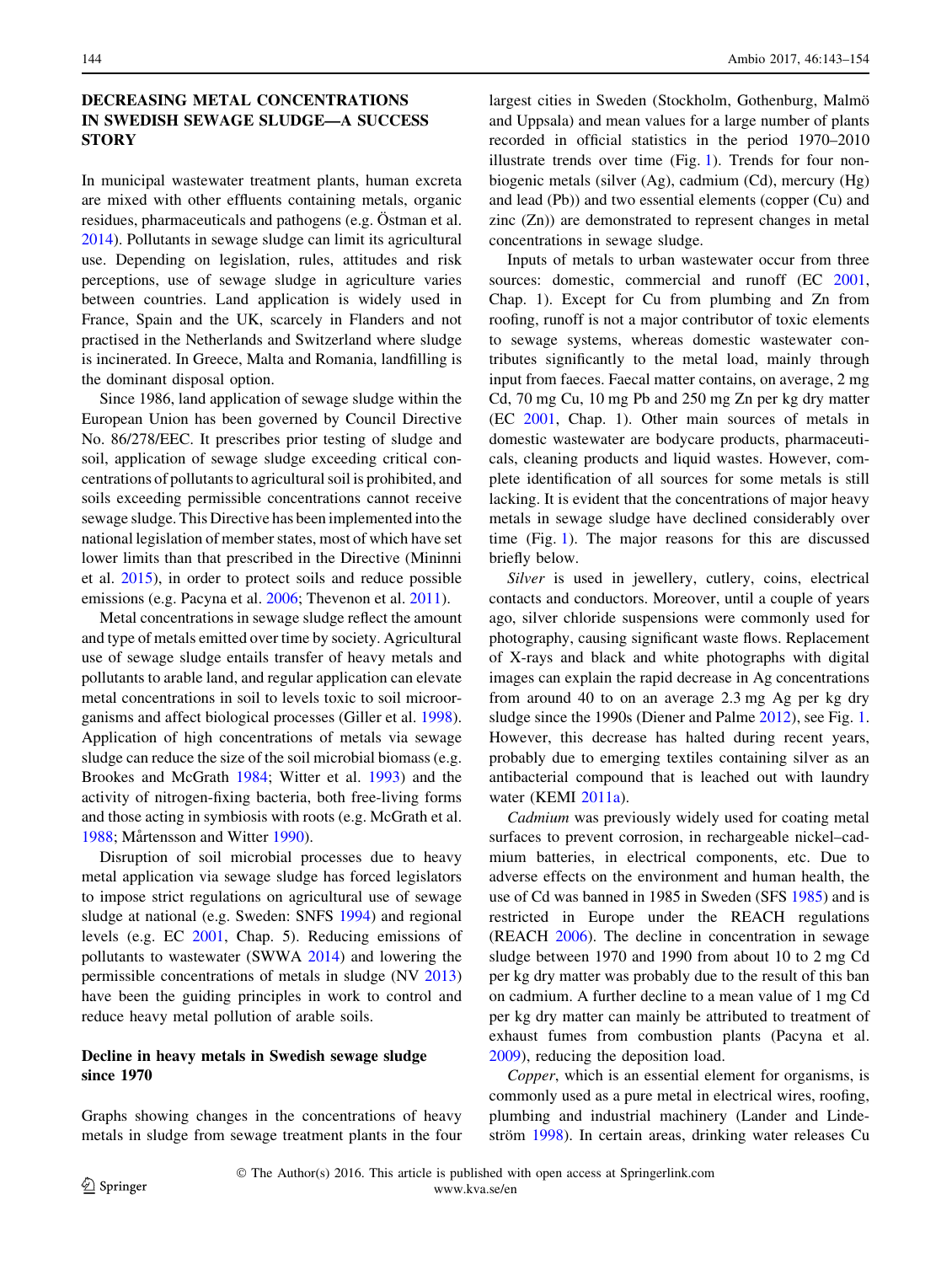<span id="page-2-0"></span>

Fig. 1 Decline in the concentrations of silver, cadmium, copper, mercury, lead and zinc in Swedish sewage sludge over time (1970–2010). Mean data for silver are not available (open circle sludge from Uppsala; filled circle sludge from Gothenburg; open triangle sludge from Stockholm; inverted filled triangle sludge from Malmö/Lund; filled square mean data on Swedish sewage sludge). Data taken from Statistics Sweden (SCB [1987, 1990, 1992, 1995, 2012\)](#page-10-0) with additional information from Sveder [\(2002](#page-10-0)), Ernst-Olof Swedling, Kungsängsverket, Uppsala (pers. comm. 1 Dec. 2011), Lars Nordén, Gryyab, Gothenburg (pers. comm. 14 April 2014) and Mats Thuresson, Stockholm County Administrative Board (pers. comm. 1 March 2013)

from plumbing, causing high Cu contents in wastewater and sewage sludge. The steep declines in Cu concentrations in sewage sludge within a few years (Fig. 1) are explained by changes in the composition of drinking water to limit Cu dissolution. Mean values of 350 mg Cu per kg sludge dry matter can be regarded as representative for Sweden.

Mercury and most of its chemical forms can cause serious health and environmental damage. In Sweden, a ban on the use of Hg in technical devices and electrical components was introduced in the 1990s, exports were prohibited in 1997 and a total ban on the use of Hg was implemented in 2009 (KEMI [2011b\)](#page-9-0). Collection of Hg (e.g. thermometers, amalgam separators at dental practices) for appropriate disposal, measures to limit emissions from waste, coal and other combustion plants to the atmosphere and finally a complete ban on use have had a positive effect. Consequently, mean values of around 4 mg in the 1970s have dropped to 0.6 mg Hg per kg sludge dry matter in 2012.

Lead was formerly used as an additive to petrol, before strict exhaust emission regulations were implemented in Sweden (Regeringens Proposition [1985/](#page-10-0)86). Since the ban on Pb as a petrol additive, concentrations have fallen from around 250 mg to on average 22 mg Pb per kg sludge dry matter. Replacement of old lead pipes for drinking water with modern pipes may be another reason for the lower concentrations in sludge.

Zinc, an essential element of enzyme systems in organisms, is mainly used in industry to plate iron or steel (galvanisation) to prevent corrosion. Zinc enters into wastewater from a number of sources, e.g. galvanised iron plumbing, deodorants and antidandruff shampoos containing zinc chloride, antifouling paints with zinc pyrithione and runoff from galvanised roofs. The exponential decrease in Zn in sewage sludge since 1970, from around 3000 to 600 mg Zn per kg sludge dry matter, may have a number of explanations, but the decline in atmospheric Zn emissions from combustion plants and industries, and the reduction in industrial outflows are probably the main reasons.

In summary, the quality of sewage in terms of heavy metal content has greatly improved over the past 20 years. Concentrations in sewage sludge of the six metals discussed above have decreased by on an average 85 %,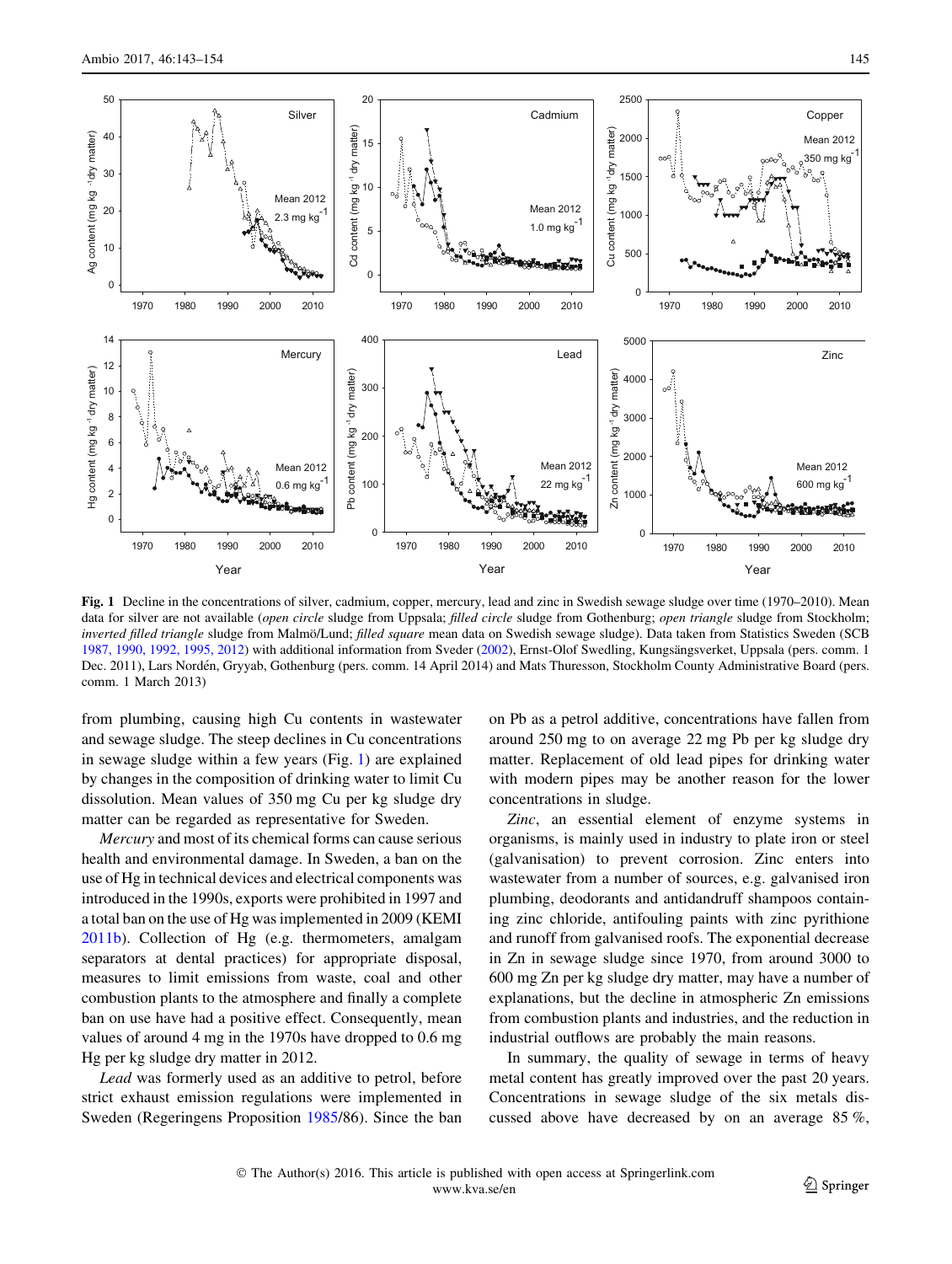<span id="page-3-0"></span>Table 1 Yield, N use efficiency, soil balances of N and P and bulk density in the four Swedish long-term field experiments with sewage sludge

| Site, years and soil treatments                                             |                                    | Nutrient<br>application removal efficiency <sup>a</sup>               |                  | Nutrient N use                                                        |                  |                          | $\Delta N$ in<br>soil                | $\Delta P$ in<br>soil                             | Bulk<br>density                |
|-----------------------------------------------------------------------------|------------------------------------|-----------------------------------------------------------------------|------------------|-----------------------------------------------------------------------|------------------|--------------------------|--------------------------------------|---------------------------------------------------|--------------------------------|
|                                                                             | $kg$ ha <sup><math>-1</math></sup> | $\boldsymbol{N}$<br>$kg$ ha <sup><math>-1</math></sup><br>$year^{-1}$ | $\boldsymbol{P}$ | $\boldsymbol{N}$<br>$kg$ ha <sup><math>-1</math></sup><br>$year^{-1}$ | $\boldsymbol{P}$ | $%$ of<br>added N        | $kg$ ha <sup>-1</sup><br>$year^{-1}$ | $kg$ ha <sup><math>-1</math></sup><br>$year^{-1}$ | (2009)<br>$kg \text{ dm}^{-3}$ |
| Ultuna 2002-2009                                                            |                                    |                                                                       |                  |                                                                       |                  |                          |                                      |                                                   |                                |
| Control                                                                     | 3329                               | $\Omega$                                                              | 20               | 35                                                                    | 8                | $\overline{\phantom{0}}$ | $-35$                                | $+12$                                             | 1.43                           |
| Mineral fertilised                                                          | 7176                               | 80                                                                    | 20               | 95                                                                    | 15               | 75                       | $-15$                                | $+5$                                              | 1.28                           |
| Sewage sludge treated, $4 \text{ Mg C} \text{ ha}^{-1}$ every 2nd year      | 9719                               | 276                                                                   | 233              | 146                                                                   | 19               | 40                       | $+131$                               | $+215$                                            | 1.02                           |
| Lanna 1996-2009                                                             |                                    |                                                                       |                  |                                                                       |                  |                          |                                      |                                                   |                                |
| Control                                                                     | 1316                               | $\overline{0}$                                                        | $\overline{0}$   | 19                                                                    | $\overline{4}$   |                          | $-19$                                | $-4$                                              | 1.38                           |
| Mineral fertilised                                                          | 3407                               | 80                                                                    | 20               | 57                                                                    | 11 55            |                          | $+23$                                | $+9$                                              | 1.36                           |
| Sewage sludge treated, 8 Mg dry matter $ha^{-1}$ every 2nd year             | 3450                               | 236                                                                   | 194              | 63                                                                    | 12               | - 19                     | $+173$                               | $+183$                                            | 1.30                           |
| Igelösa 2006-2009                                                           |                                    |                                                                       |                  |                                                                       |                  |                          |                                      |                                                   |                                |
| Control                                                                     | 4038                               | $\mathbf{0}$                                                          | $\Omega$         | 96                                                                    | 26               | $\overline{\phantom{a}}$ | $-96$                                | $-26$                                             | n.a.                           |
| Mineral fertilised                                                          | 8010                               | 128                                                                   | 19               | 154                                                                   | 38               | -45                      | $-26$                                | $-19$                                             | n.a.                           |
| Sewage sludge treated, 12 Mg dry matter $ha^{-1}$ every 4th year            | 4838                               | 105                                                                   | 171              | 110                                                                   | 29 13            |                          | $-5$                                 | $+141$                                            | n.a.                           |
| Sewage sludge + N treated, 12 Mg dry matter ha <sup>-1</sup> very 4th year  | 7698                               | 232                                                                   | 190              | 161                                                                   | 38 28            |                          | $+71$                                | $+152$                                            | n.a.                           |
| Petersborg 2006-2009                                                        |                                    |                                                                       |                  |                                                                       |                  |                          |                                      |                                                   |                                |
| Control                                                                     | 3308                               | $\mathbf{0}$                                                          | $\overline{0}$   | 79                                                                    | 21               | $\overline{\phantom{a}}$ | $-79$                                | $-21$                                             | 1.68                           |
| Mineral fertilised                                                          | 6850                               | 139                                                                   | 23               | 167                                                                   | 41               | 63                       | $-28$                                | $-18$                                             | 1.59                           |
| Sewage sludge treated, 12 Mg dry matter $ha^{-1}$ every 4th year            | 4235                               | 132                                                                   | 105              | 98                                                                    | 25               | -14                      | $+34$                                | $+80$                                             | 1.61                           |
| Sewage sludge + N treated, 12 Mg dry matter ha <sup>-1</sup> every 4th year | 7330                               | 271                                                                   | 128              | 196                                                                   | 43               | 43                       | $+75$                                | $+84$                                             | 1.56                           |

n.a. not analysed

<sup>a</sup> Nitrogen use efficiency was based on the difference calculation: (N removal<sub>treatment</sub> – N removal<sub>control</sub>)/N input  $\times$  100

showing that environmental policies followed by measures to control metal emissions in Swedish society have been very effective. According to the Swedish legislation on metal input to arable land (SNFS [1994\)](#page-10-0), the annual maximum metal supply per hectare is 0.75 g cadmium, 300 g copper, 1.5 g mercury, 25 g lead and 600 g zinc. Based on actual mean metal concentrations in Swedish sewage sludge (Fig. [1\)](#page-2-0), cadmium in sewage sludge (1.0 mg Cd per kg dry matter) is identified limiting application of sewage sludge to about 750 kg dry matter per hectare and year.

# Effects of heavy metals on soil biology in long-term field experiments with sewage sludge

In four field trials in Sweden (see Börjesson et al.  $(2012)$  $(2012)$ ) for experimental description), sewage sludge has been applied repeatedly over a long period. The Ultuna trial at Uppsala has been running since 1956, the Igelösa and Petersborg trials in southern Sweden since 1981 and the Lanna trial in south-western Sweden since 1996. The sludge is obtained from nearby wastewater plants and applied at rates amounting to 1–4 Mg sludge dry matter per hectare and year (Table 1). These amounts are much higher than the Swedish limit of 700 kg dry mass, corresponding to about 0.75 g of cadmium and 22 kg phosphorus (P) per hectare and year.

Since the concentrations of metals in sludge began to decrease during the 1970–1980s (see Fig. [1\)](#page-2-0), only the Ultuna trial (start 1956) has received strongly metal-polluted sludge. In the other trials, starting 25–41 years later, most metal concentrations in sewage sludge had already declined. Consequently, metal concentrations in soils at these sites are generally much lower than in soil samples from the Ultuna trial (Table [2\)](#page-4-0). For example, the Cd concentration in Uppsala sewage sludge was 9.1 mg per kg in 1972 and decreased to 0.65 mg per kg in 2009. However, in the same period, the concentrations of Cu and Zn increased significantly in sludge-amended plots at all sites compared with plots receiving only mineral fertiliser (Table [2\)](#page-4-0). Mean yearly metal increase in soil over all sites was 1.9 % for Cd, 9 % for Cu, 1.2 % for Pb and 2.2 % for Zn. As the Cu and Zn concentrations in sewage sludge are much higher than those of Cd, Pb and Hg (Fig. [1](#page-2-0)), Cu and Zn concentrations will continue to increase in soil over time even when 'low-metal' sludge is applied.

In the Ultuna trial, addition of sewage sludge and farmyard manure has caused an increase in soil carbon concentrations over time, while carbon concentrations have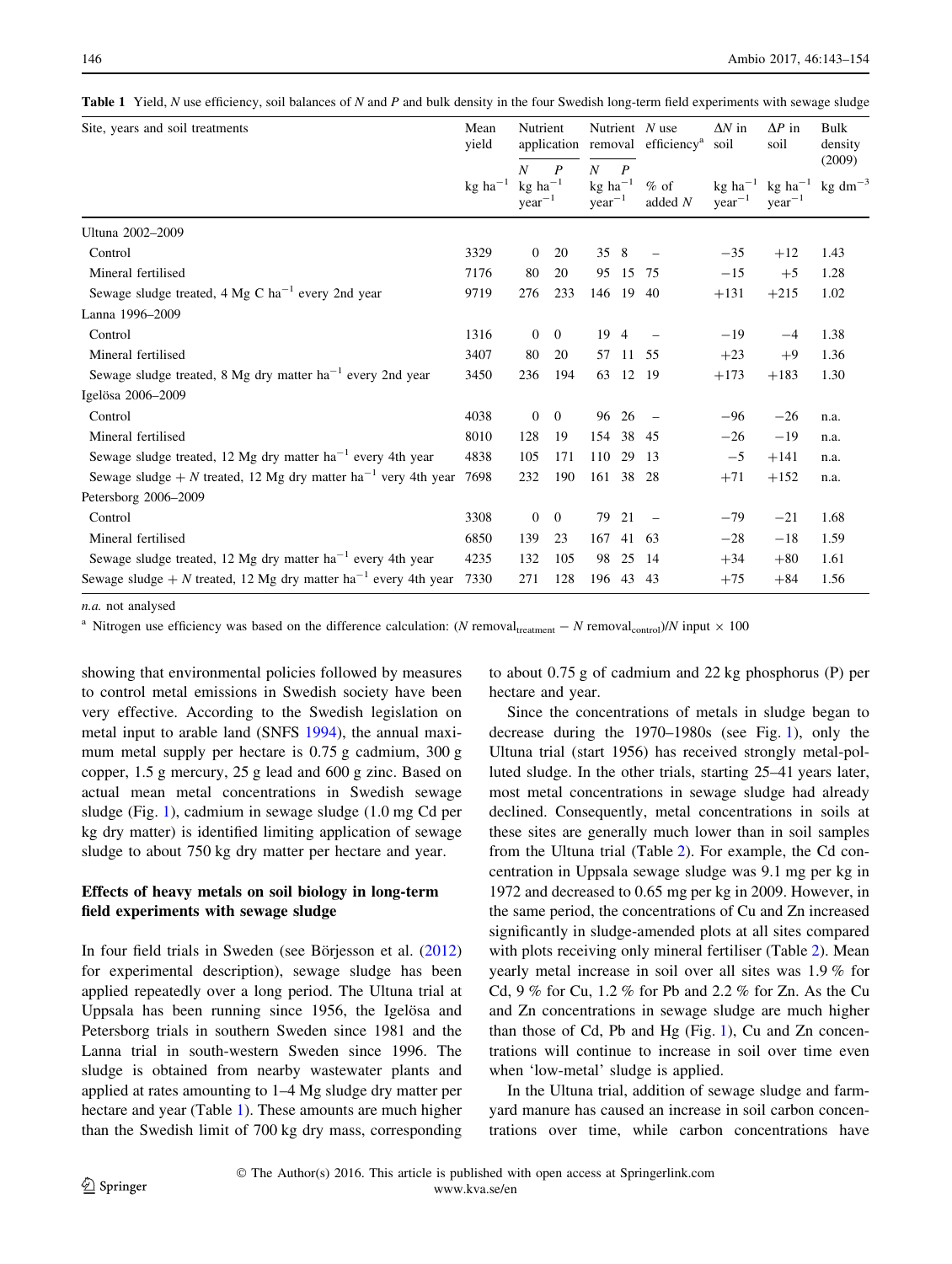| Site, start and sampling year Cadmium |      |      | Copper                                                                                              |      | Lead |      | Zinc  |      |
|---------------------------------------|------|------|-----------------------------------------------------------------------------------------------------|------|------|------|-------|------|
|                                       |      |      | Sewage sludge Fertiliser Sewage sludge Fertiliser Sewage sludge Fertiliser Sewage sludge Fertiliser |      |      |      |       |      |
| Ultuna, 1956–2010                     | 0.73 | 0.24 | 196.0                                                                                               | 27.8 | 41.0 | 21.6 | 271.0 | 87.6 |
| Lanna, 1996–2010                      | 0.14 | 0.12 | 20.8                                                                                                | 8.9  | 14.4 | 14.1 | 83.1  | 65.6 |
| Igelösa, 1981–2010                    | 0.34 | 0.30 | 25.8                                                                                                | 15.3 | 17.3 | 16.3 | 58.0  | 47.5 |
| Petersborg, 1981–2010                 | 0.26 | 0.24 | 21                                                                                                  | 9.4  | 14.0 | 13.5 | 45.3  | 38.0 |

<span id="page-4-0"></span>**Table 2** Mean concentrations of cadmium, copper, lead and zinc in soils (mg  $kg^{-1}$  soil dry weight) due to long-term sewage sludge application, compared with the use of mineral fertiliser, in four Swedish field experiments. (Data from Böriesson et al. [2012](#page-9-0))

remained relatively constant in the treatment where green manure is added (Fig. 2). It is interesting to note that the upward trend in soil organic carbon in the sludge treatment ceased in the period 1990–1997 and thereafter levelled off, and has even declined since the end of the 1990s (Fig. 2). This decline suggests that degradation of soil organic matter has increased since 1997. As the same amount of sludge C has been added at each application time, the organic matter composition of sewage has remained unchanged, and no major technical changes have been made in the treatment plant; the declining trend in soil organic matter can only be due to increasing decomposition.

Furthermore, the decline in soil organic carbon has been accompanied by an increase in soil microbial biomass (Fig. 2). In the Ultuna trial, the microbial biomass has been investigated with four different methods in independent studies over the years. In order to compare data obtained using different methods, conversion factors given in the literature (see Fig. 2) were used here to estimate the microbial biomass. Data from studies involving ATP measurements (Witter et al. [1993](#page-11-0)), dsDNA measurements (Marstorp et al. [2000\)](#page-10-0), substrate-induced respiration (SIR) (Enwall et al. [2007\)](#page-9-0) and phospholipid fatty acids (PLFA) (Börjesson et al. [2012\)](#page-9-0) were recalculated to a common unit, biomass per dry mass of soil. Since the methods have changed over time, estimates of absolute changes in biomass due to individual treatments are associated with high uncertainty, but the comparison of biomass estimates between treatments in relative terms should be robust. Moreover, the biomass in the treatment receiving green manure, in which soil organic carbon concentrations are close to steady state, has remained relatively constant over time. This indicates that biomass estimates are also comparable between methods in absolute terms. Since the biomass studies were performed at regular intervals over the years (1990, 1998, 2002 and 2009), it is possible to identify trends (Fig. 2). The amount of microbial biomass in the sewage sludge treatment increased between 1990 and 1998, and between 2002 and 2009. The amount was twice as large in 2009 as in 1990. The late 1990s



Fig. 2 Changes in (upper diagram) soil organic carbon and (lower diagram) soil microbial biomass in the topsoil (0–20 cm) of the Ultuna field experiment over time. Note the reverse in trend in the sewage sludge-treated soil since 1990 to a decline in organic carbon and an increase in microbial biomass. Estimates of soil microbial biomass carbon were derived from previous publications using different methods. The following conversion factors were applied to obtain the same units of soil microbial biomass: 1990: ATP (Witter et al. [1993\)](#page-11-0), 1  $\mu$ g  $C = 170.94 \mu$ g ATP (Tate and Jenkinson [1982](#page-10-0)); 1998: dsDNA (Marstorp et al. [2000\)](#page-10-0),  $1 \mu g$   $C = 6.0 \mu g$  DNA (Joergensen and Emmerling [2006\)](#page-9-0); 2002: SIR (Enwall et al. [2007](#page-9-0)), 1 µg  $C = 40.04$  ml CO<sub>2</sub> h<sup>-1</sup> + 0.37 (Anderson and Domsch [1978](#page-9-0)); we assumed that 1 mg  $CO<sub>2</sub>-C$  is equivalent to 1.868 ml  $CO<sub>2</sub>$  under standard conditions ( $0^{\circ}$ C and 1 atm). 2009: PLFAs (Börjesson et al. [2012](#page-9-0)), 1  $\mu$ g C = 5.8 nmol PLFA (Joergensen and Emmerling [2006\)](#page-9-0)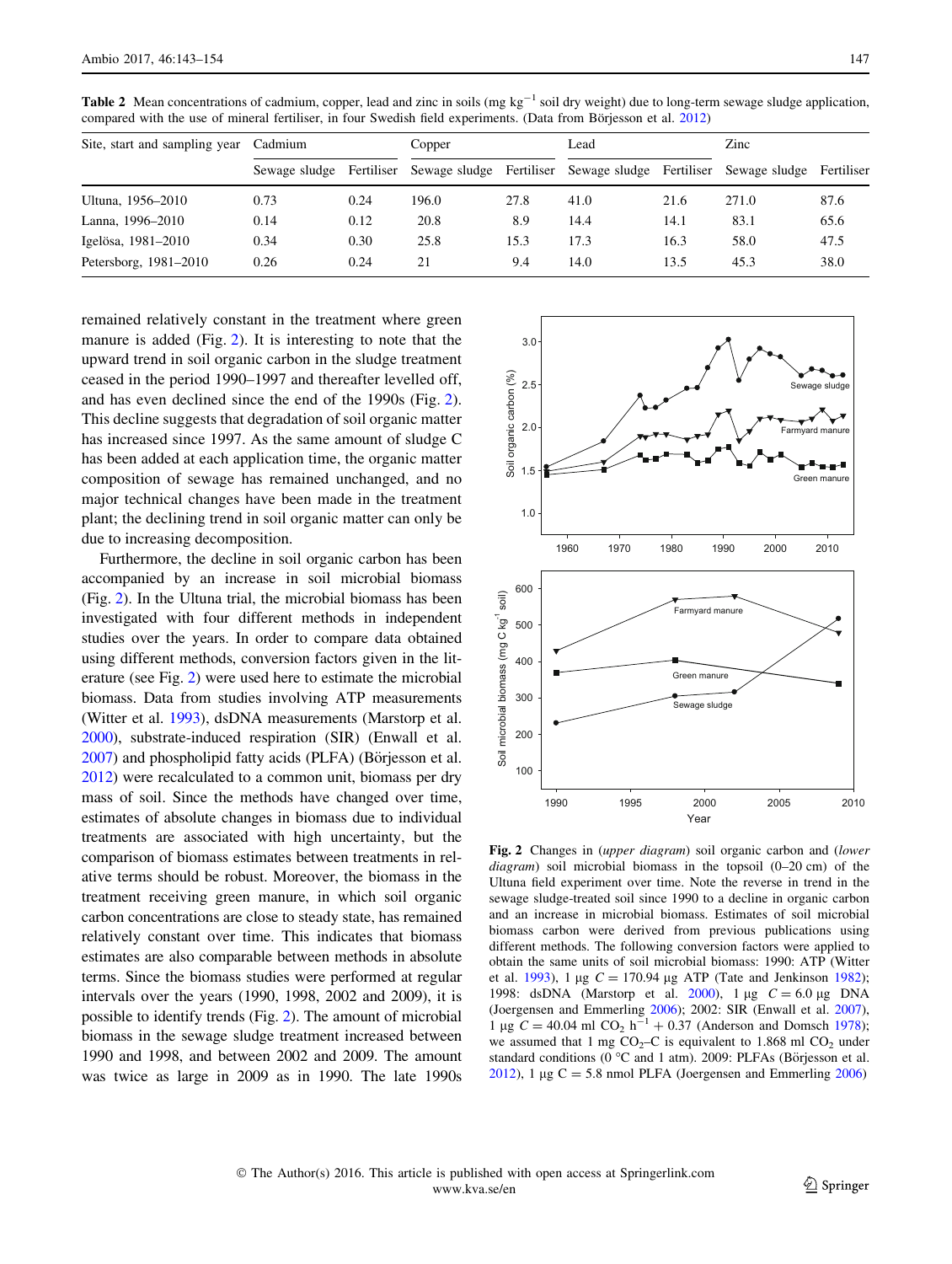onwards was also the period when soil organic carbon declined in the sludge-treated soil and when sludge with much lower metal concentrations was applied (Fig. [1\)](#page-2-0).

Apart from the metals discussed above, sewage sludge contains a large number of other metals (Eriksson [2001\)](#page-9-0) not considered in this paper. However, comparisons show that metal concentrations in Swedish sewage sludge are lower than those in sludge of other European countries (IWA Waterwiki [2016\)](#page-9-0). In addition to metals, sewage sludge usually also contains a range of organic pollutants; however, most of these do not directly impact on soil microbes or can remain unavailable to microbes in soil pores for decades (Bergström and Stenström [1998](#page-9-0)).

In summary, the results indicate that the microbial biomass in soils was stressed until about 1990 by metal addition with sewage sludge. Thereafter, the microbial population recovered to its normal size due to lower metal loads, and the proportion of soil organic carbon reached a similar magnitude as in non-metal-polluted soil (Fig. [2](#page-4-0)).

### CONSTRAINTS THAT LIMIT RECYCLING OF SEWAGE SLUDGE AND AGRICULTURAL USE

Despite impressive improvements in sewage sludge quality, producing safe and clean wastes is not sufficient to achieve recycling. There are two inherent characteristics that restrict recycling of urban organic wastes: (i) low plant availability of the nutrients applied and (ii) high water and low nutrient content and consequently large waste volumes per nutrient to be distributed.

### Sewage sludge has a low fertiliser value, and its contribution to soil organic matter is small

Nitrogen and phosphorus are the most valuable nutrients in sewage sludge. Other water-soluble nutrients such as potassium (K), calcium (Ca) and magnesium (Mg) are less efficiently removed during wastewater treatment, and concentrations in sewage sludge are lower than in other organic manures (Sjöquist and Wikander-Johansson [1985](#page-10-0); Kirchmann and Witter [1992](#page-9-0)).

About 10 % of the total nitrogen in sewage sludge is present as ammonium nitrogen (Sjöquist and Wikander-Johansson [1985\)](#page-10-0), which is plant available, while the majority of the nitrogen ( $\sim$ 90 %) is present in organically bound forms that need to be mineralised to become plant available. Similarly, about 10 % of total phosphorus in sewage sludge is present in water-soluble and easily extractable forms, and the rest is strongly bound to iron (Fe) or aluminium (Al), as shown by sequential fraction of sewage sludge (Xu et al. [2012\)](#page-11-0). This means that the crop availability of these nutrients can be expected to be lower than that of mineral fertilisers, as also shown in pot and field trials (e.g. Delin [2015](#page-9-0); Krogstad et al. [2015\)](#page-10-0). Similarly, crop utilisation of micronutrients from sewage sludge has been found to be very low (Hamnér and Kirchmann [2015\)](#page-9-0).

When similar amounts of nitrogen were applied with sewage sludge as with mineral fertiliser, crop yields increased by 19–28 % compared with the unfertilised control, but yields doubled in the plots with mineral nitrogen (Table [1](#page-3-0)). This confirms the limited plant availability of nitrogen in sewage sludge, as shown by chemical analysis (Sjöquist and Wikander-Johansson [1985\)](#page-10-0). Nitrogen use efficiency for sewage sludge in the study period varied between 13 and 40 % (Table [1](#page-3-0)). The use efficiency for phosphorus in sewage sludge was not calculated, as the amounts of P added with sludge were too high in relation to crop demand, which would result in misleading interpretations.

Applying large amounts of sewage sludge to arable land over a long time, which is not permitted according to Swedish law, improved soil structure. Soil bulk density values decreased in sludge-treated soil, indicating higher soil porosity and better root proliferation (Table [1](#page-3-0)). In fact, decreasing soil bulk density values in sludge-treated soils were positively correlated with nitrogen use efficiency from sewage sludge  $(r = 0.93)$ .

Despite positive soil structural effects, the amounts of sewage sludge that can be added to arable land are rather limited, both when all sludge is distributed equitably on agricultural land and when the permissible quantity per hectare is applied. About 214 000 Mg dry matter of sewage sludge is produced in Sweden every year (SCB [2012](#page-10-0)). Based on the total area of arable land in Sweden (2.5 million ha), the total quantity would correspond to an application rate of 86 kg dry matter, equivalent to 24 kg organic carbon, per hectare and year. The permitted quantity is about 700 kg dry matter, corresponding to 196 kg organic carbon. Assuming that 41 % of the carbon added with sludge is stabilised in soil (Kätterer et al. [2011](#page-9-0)), the net effect of sludge addition on soil organic carbon would be at least 10 kg and at most 80 kg per hectare and year. For comparison, organic carbon added through crop residues (above and belowground) amounts to 1000–3000 kg per hectare and year, with a net supply after decomposition of 200–600 kg soil organic matter. Thus, normal rates of sewage sludge application add a small amount of organic matter to arable soil, with minor or no effects on soil structure.

# Organic waste accumulation in cities is the main bottleneck for recycling to arable land

The 20th Century witnessed rapid urbanisation in the world. The proportion of urban population increased from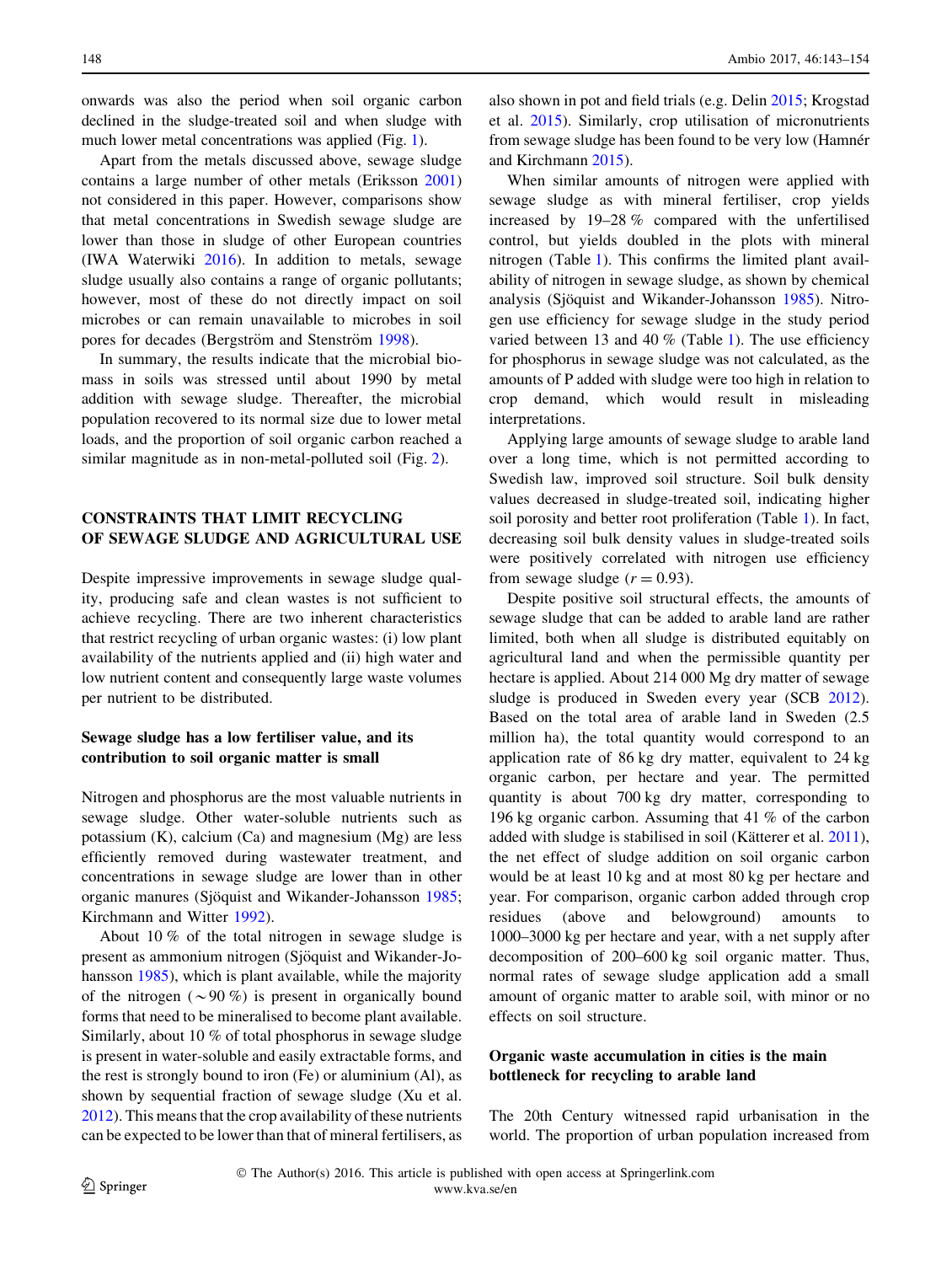<span id="page-6-0"></span>13 % in 1900 to 29 % in 1950 to reach 50 % in 2009 (United Nations [2010](#page-10-0)). Furthermore, future population growth is expected to occur mainly in urban areas, with the urban population projected to increase from 3.4 billion in 2009 to 6.3 billion in 2050 (GeoHive [2010](#page-9-0)). Urbanisation means that food is accumulated in cities, which therefore become hot spots for nutrients and other elements (Færge et al. [2001](#page-9-0); Warren-Rhodes and Koenig [2001;](#page-11-0) Grimm et al. [2008\)](#page-9-0). However, food is mainly produced in remote agricultural areas supplying urban areas. In order to close the urban–rural nutrient cycle, nutrients transported to urban areas in the form of food would need to be returned to remote arable land where the food was produced. This imposes two specific challenges:

- (1) To avoid nutrient enrichment of arable land surrounding cities and nutrient depletion of remote arable land, long-distance transportation and equitable redistribution are required.
- (2) Recycling should not lead to contamination of arable soils.

One major factor constraining organic waste recycling to arable land is the high water and low nutrient content. For example, dewatered sewage sludge contains 70–90 % water, compost 55–65 % and biogas residues 90–95 %. Therefore, large volumes of organic waste need to be stored, handled and transported before being recycled. For comparison, organic wastes have higher water and lower nutrient content than staple food crops (Table 3), whereas inorganic wastes, such as ash, contain more nutrients than organic wastes. Long-distance transportation of urban organic wastes is costly, and beyond a certain transport distance, the costs will exceed the revenue obtainable from nutrients in the form of mineral fertilisers. This can explain why only minor proportions of organic wastes from major cities in the world are recycled, and only to peri-urban areas (e.g. Færge et al. [2001;](#page-9-0) Donatello et al. [2010\)](#page-9-0).

#### Conditions for sustainable nutrient recycling

Closing nutrient cycles, i.e. re-circulating nutrients removed through harvested crops back to agricultural land, is an important target for sustainable agriculture. One major precondition for nutrient recycling is to produce as clean and safe municipal wastes as possible. The absence of environmental pollutants in wastes is one critical feature, but there are additional conditions that must be fulfilled to achieve fully functioning recycling (Table 4). These include the following: (1) cost-effective waste treatment and transport, allowing equitable redistribution of nutrients to arable land; (2) significant fertiliser value of products that can replace mineral fertilisers; and (3) 'safe and clean' wastes that have no adverse effect on crops, Table 3 Water and phosphorus (P) content in mineral fertiliser, crops and urban wastes. (Data from Svanberg [1971](#page-10-0); Koivistonen [1980;](#page-10-0) Sjöquist and Wikander-Johansson [1985](#page-10-0); Kirchmann and Pettersson [1995](#page-9-0); Eklind et al. [1997;](#page-9-0) Cohen [2009\)](#page-9-0)

| Type of product                                           | Water content<br>(% of wet<br>weight) | Phosphorus<br>content<br>$(kg P Mg^{-1})$<br>wet weight) |
|-----------------------------------------------------------|---------------------------------------|----------------------------------------------------------|
| Mineral P fertilizer                                      |                                       |                                                          |
| Ammonium phosphate                                        | $<$ 1                                 | 220                                                      |
| Struvite (magnesium<br>ammonium phosphate<br>hexahydrate) | 44                                    | 8                                                        |
| Crops                                                     |                                       |                                                          |
| Oil-seeds                                                 | 16                                    | 6                                                        |
| Peas, beans                                               | 16                                    | 3.6                                                      |
| Cereal grains                                             | 16                                    | 3.5                                                      |
| Forage                                                    | 25                                    | 3.2                                                      |
| Potatoes                                                  | 76                                    | 0.5                                                      |
| Sugar beet                                                | 79                                    | 0.3                                                      |
| Urban wastes                                              |                                       |                                                          |
| Ash from sewage sludge                                    | $1 - 3$                               | 90                                                       |
| Sewage sludge                                             | $70 - 90$                             | 7                                                        |
| Compost                                                   | $55 - 65$                             | 1.5                                                      |
| Biogas residues                                           | $90 - 95$                             | 0.7                                                      |
| Human urine                                               | 99                                    | 0.2                                                      |
| Waste water                                               | 99                                    | 0.01                                                     |
|                                                           |                                       |                                                          |

Table 4 Conditions and product characteristics required to achieve sustainable nutrient cycling in society

Cost-effective recycling Energy- and resource-efficient waste treatment Easily spreadable products allowing equitable redistribution—low water and high nutrient content High fertiliser value of products that can replace mineral fertiliser High plant availability of nutrients over the short term Low emissions and leaching losses Safe and clean products that have no adverse effects on crops, soils or the environment Low levels of organic contaminants Low levels of unwanted metals Low levels of pharmaceuticals Low levels of pathogens

soils or the environment. Thus, managing organic wastes according to the environmental target 'safe and clean' only is not the way forward, as all the three conditions must be fulfilled to close the nutrient cycle.

As mentioned above, the high water and low nutrient content in urban organic wastes is limiting for long-distance transportation of large volumes, and the low fertiliser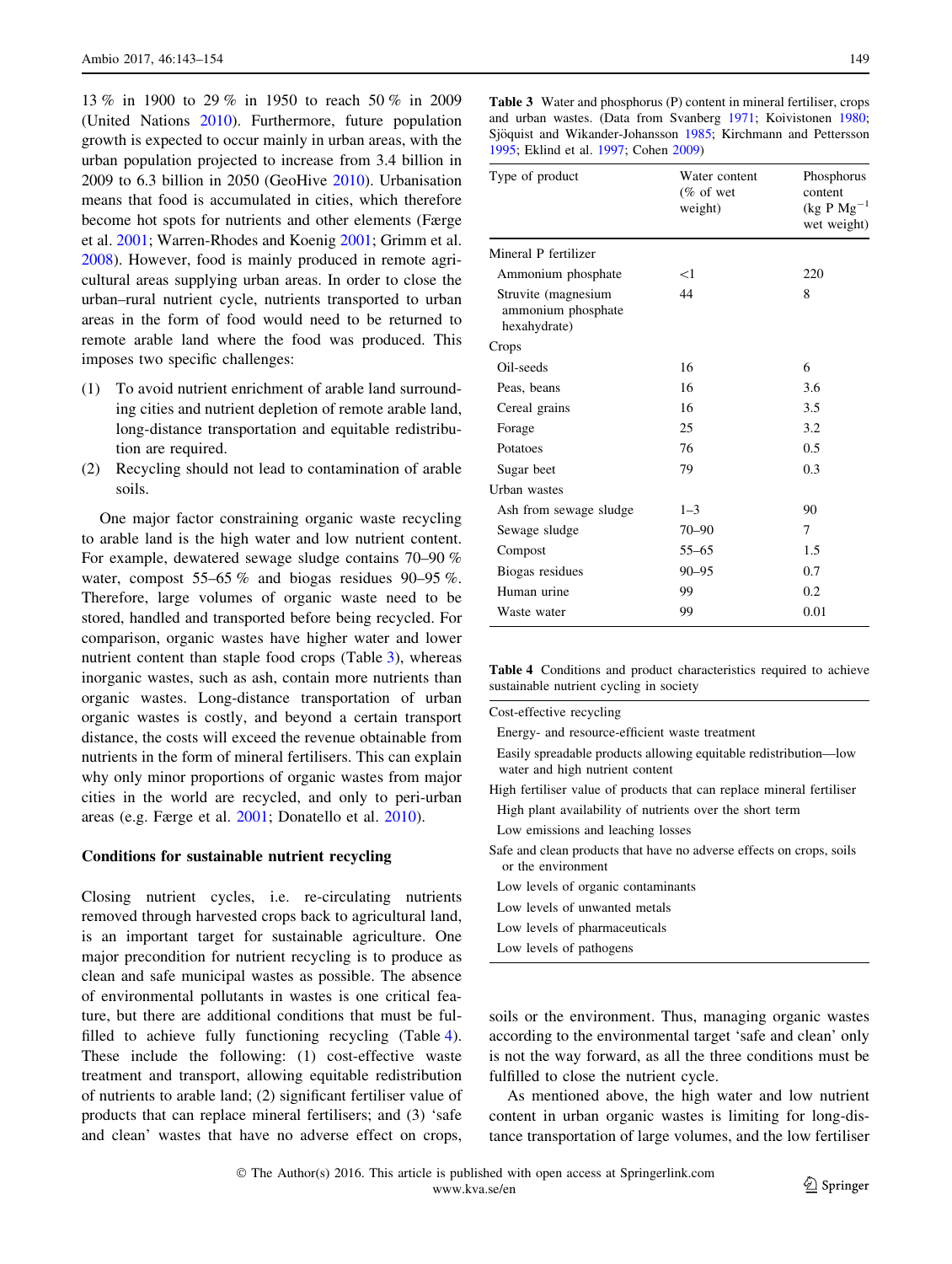value is an obstacle to recycling. Furthermore, combustion of organic wastes reduces the volume and water content, but metal enrichment in ash restricts the possibility to use ash on arable land. Metal concentrations in sewage sludge ash are 8–9 times higher than in sewage sludge dry matter only allowing an application rate of less than 100 kg per hectare and year. The principal question arises of how to achieve recycling of nutrients from cities back to arable land. We believe that the answer lies in the development of technologies for extracting nutrients from wastes, instead of recycling wastes directly to soil.

# FUTURE WASTE MANAGEMENT IN CITIES— FROM DIRECT WASTE RECYCLING TO NUTRIENT EXTRACTION FROM ASH

#### Characterisation of sewage sludge ash

The main treatment applied to sewage sludge in most cities is combustion, with the final product being ash. As sewage sludge is based on renewable biomass, it is a carbon-neutral fuel. There is a trend to pyrolyse sludge and other organic wastes to fuel gases and biochar (Fytili and Zabaniotou [2008\)](#page-9-0). Although biochar from organic residues principally can be used as a soil improving product (e.g. Carlsson et al. [2012;](#page-9-0) Parvage et al. [2013](#page-10-0)), metal contents in biochar from sewage sludge are too high (e.g. Song et al. [2014\)](#page-10-0) and similar to ash limiting its use as a soil amendment. Thus, biochar from sewage sludge still needs to be combusted, resulting in ash again. Ash will most probably become the main product of urban organic wastes in cities in future. Through combustion, the total weight of sewage sludge is reduced by approximately 75 % (Kirchmann et al. [1994](#page-9-0)). Organic compounds are oxidised and released as gases, whereas most metals are enriched in the ash due to low or no volatilisation. For example, zinc in ash of sewage sludge can amount to 5000 mg per kg (Hong et al. [2005\)](#page-9-0), compared with 600 mg per kg in dry sewage sludge. Thus, direct use of ash on arable land is rarely possible without reducing the metal content. Volatilising metals from ash as metal chlorides at high temperature can lower the residual metal concentration, but some metals (e.g. Pb, Zn) still remain above the threshold values for agricultural use (Nowak et al. [2010](#page-10-0)).

Nitrogen is lost as nitrogen gas during combustion, but nitrogen is not a limited resource on earth and can be recovered from the atmosphere (which contains  $\sim$  78 % nitrogen) by chemical nitrogen fixation. In fact, the amounts of nitrogen lost during combustion of sewage sludge have little relevance for agriculture. For example, the total amount of sewage sludge produced in Sweden every year contains around 5000 tons of nitrogen, which is equivalent to approximately 2 kg nitrogen per hectare arable land. The nitrogen demand of crops usually varies between 80 and 200 kg per hectare and year.

Concerning potassium, concentrations in sewage sludge are very low  $(0.1 \% K \text{ of dry matter})$ , since potassium is generally water soluble and not incorporated into the solid phase (Binnie [1995\)](#page-9-0) and remains below 1 % in sewage sludge ash (Cohen [2009\)](#page-9-0). Recovery of potassium from sludge ash is therefore less relevant.

The main plant nutrient present in sewage sludge is phosphorus. The concentrations of phosphorus in sewage sludge ash  $(7-13\% \text{ P})$  are similar to those in apatite (12–16 % P), making P recovery highly relevant (Cohen [2009](#page-9-0)).

#### New extraction methods for phosphorus from ash

During the past decade, several technologies for phosphorus recycling from sewage sludge ash, including both pyroand wet-based processes, have been developed (e.g. Nowak et al. [2010;](#page-10-0) Easymining [2014\)](#page-9-0). In pyro-based technologies, metals in the ash are partly removed (Nowak et al. [2010\)](#page-10-0) but phosphorus remains in the form of insoluble apatite, which is not plant available and has a low fertiliser value. In wet-based processes, sewage sludge ash is treated with an acid or base to dissolve the phosphorus, which can then be recovered through precipitation as ammonium, calcium, sodium, iron or aluminium phosphate, which means also in forms identical to those in mineral P-fertiliser. For example, the CleanMAP<sup>®</sup> technology (EasyMining  $2014$ ) enables production of fully water-soluble ammonium or calcium phosphate of the highest quality without metal contamination, irrespective of ash quality. Only when phosphorus is extracted without contamination and in concentrated form can safe and equitable redistribution on remote cropping areas cities be achieved.

Of course, treatment of ash for nutrient extraction must be compared against treatment of new resources such as rock phosphate with respect to consumption of chemicals and emissions (Life Cycle Assessment). At present, no details are available for the CleanMAP technology, and only typical features can be outlined. Concerning acid consumption, the quantities needed for dissolution of ash are similar to those for dissolution of rock phosphate. Further, chemicals required for extraction in the Clean-MAP technology, for example ammonia, chlorides and sulphides, end up in final product in the form of ammonium phosphate, iron and aluminium chloride and metal sulphides. However, one of the most energy-demanding steps during current phosphorus fertiliser production is water evaporation to convert nutrient solutions from liquid to solid form. In the CleanMAP technology, all recovered compounds are precipitated without water evaporation.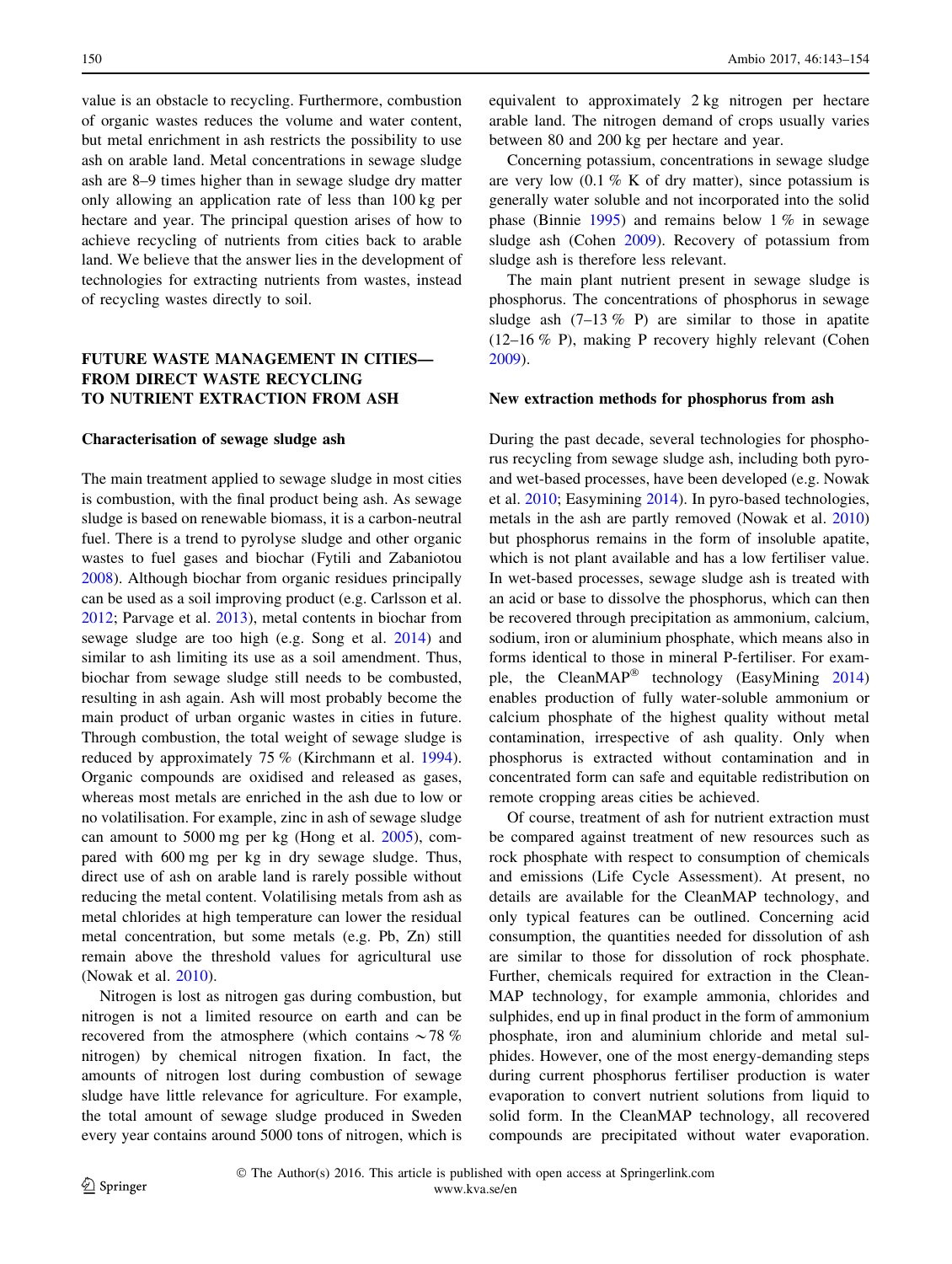Thus, resource consumption and associated emissions through CleanMAP are at least not higher than through other fertiliser production technologies.

#### CONCLUDING DISCUSSION

Sewage treatment plants are important for human health and the environment. Reducing contamination of sewage sludge with metals and organics is worth the effort, since low pollution of sewage sludge is an indicator of efficient environmental policies to control the use of man-made compounds in society. The efforts undertaken in Sweden to decrease metal loads through application of sewage sludge to soil have resulted in lower stress for soil organisms and increased turnover of soil organic matter. This illustrates that concerted political actions can stop deterioration of soil quality and can lead to environmental success. Thus, in the case of metals, the risk of using sewage sludge in agriculture can be regarded as extremely low, provided that the legislation is followed. Concerning organic chemicals, pharmaceuticals and pathogens present in sewage sludge, the number of such substances is much larger than that of metals (Schoof and Houkal [2005\)](#page-10-0), but the risks related to these pollutants are reported to be low (e.g. Norwegian Scientific Committee for Food Safety [2009\)](#page-10-0). However, occasional outbreaks of the disease salmonellosis caused by sewage sludge (e.g. Sahlström et al. [2006](#page-10-0)) still illustrate that there can be a risk.

Even if possible risks related to contaminants in sewage sludge can essentially be eliminated in future, specific obstacles to closing the urban–rural nutrient loop when recycling urban organic wastes still remain (see Table [3](#page-6-0)). Since sufficient arable land is often not available in the vicinity of cities, long-distance transportation of sewage sludge is required for recycling, which is expensive due to the high water and low nutrient content of the sludge. The approach of direct organic waste recycling must therefore be diversified. Direct recycling of urban organic wastes is only valid up to a certain population density, since the larger the city, the more organic waste will have to be combusted. Urbanisation will force a change, with ash being the main urban waste product, and the direct route of organic waste recycling will become increasingly fragmented.

In order to avoid ash deposition, the development of new technologies treating ash to produce concentrated and clean fertiliser products that can substitute for mineral fertiliser is a possible way forward (Fig. 3). The advantages are apparent: (1) Use of the raw material apatite for phosphorus fertiliser production can be reduced and replaced with ash; (2) extracted fertiliser products can have



Fig. 3 Flow diagram illustrating the additional concept to close nutrient cycling in society: Recycling nutrients from organic waste by additional treatments: combustion, ash extraction and fertiliser production

as high water solubility as those on the market, which means highest nutrient availability for crops; (3) concentrations of unwanted contaminants are very low and; (4) transportation of recycled nutrients back to remote cropland becomes possible, enabling equitable distribution.

In parallel with the development of new nutrient recycling technologies from waste, another challenge is to improve the quality of water effluent from sewage treatment plants. The quality of effluent released to natural waters requires scrutiny, since some effluent from sewage treatment plants ending up in water bodies has been shown to affect fish and other organisms living in natural waters through pharmaceuticals (Brodin et al. [2013\)](#page-9-0), microplastics (e.g. Magnusson and Norén  $2014$ ) and antibiotic-resistant bacteria (Berglund et al. [2015](#page-9-0)) In natural waters, degradation of organic pollutants is much slower than in soil, where many kinds of microorganisms degrade water-soluble organic compounds relatively quickly (Neumann et al. [2014](#page-10-0)).

Finally, more than one-third of the human population in developing countries lacks access to basic sanitation, and as much as 90 % of all wastewater worldwide may be discharged untreated into rivers, lakes or oceans, affecting human health and ecosystems (Corcoran et al. [2010\)](#page-9-0). In these countries, major investment in sewage treatment is urgently needed to reach the sustainable development goal of access to water and sanitation for all set by the United Nations.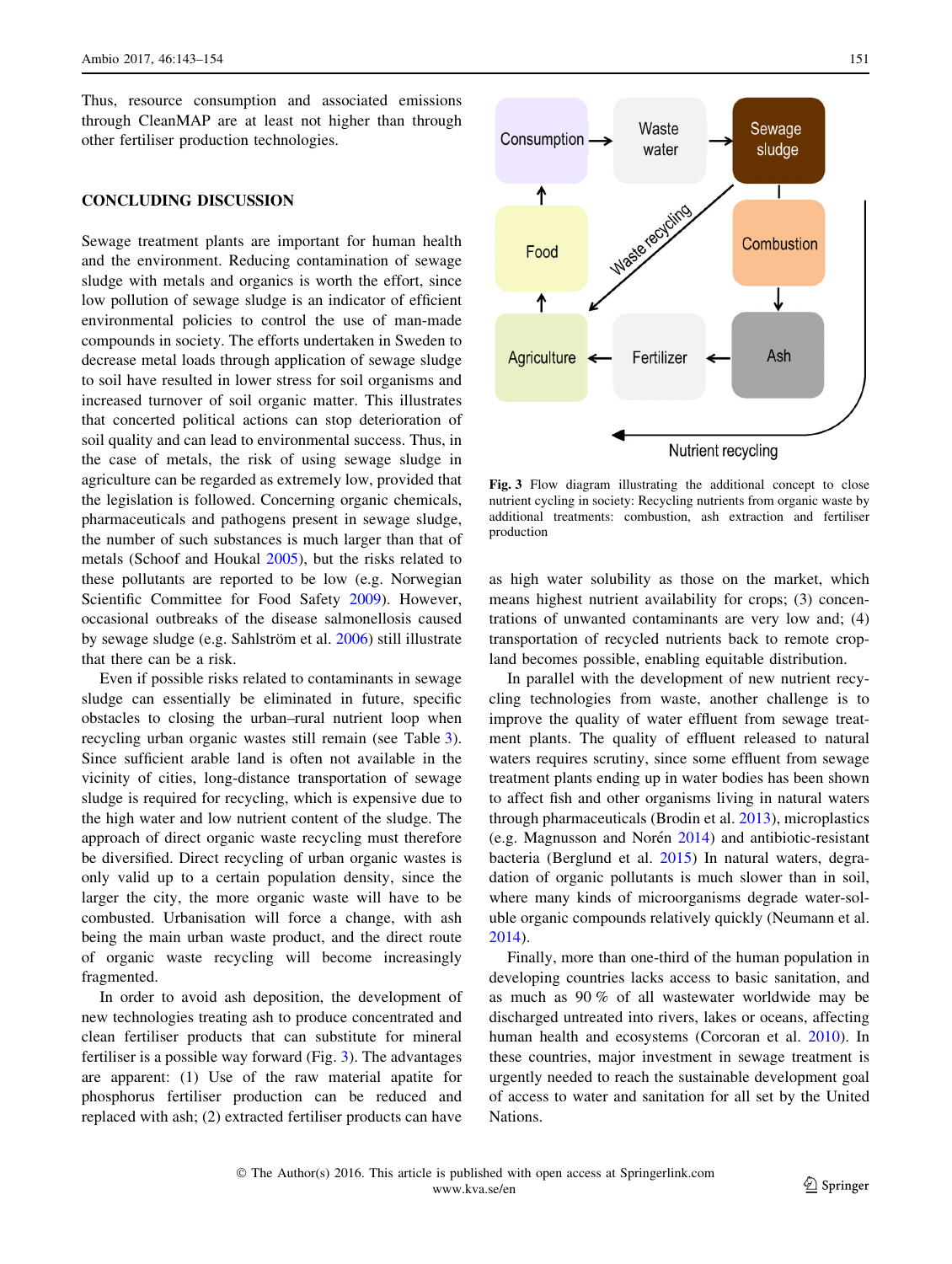<span id="page-9-0"></span>Open Access This article is distributed under the terms of the Creative Commons Attribution 4.0 International License ([http://](http://creativecommons.org/licenses/by/4.0/) [creativecommons.org/licenses/by/4.0/\)](http://creativecommons.org/licenses/by/4.0/), which permits unrestricted use, distribution, and reproduction in any medium, provided you give appropriate credit to the original author(s) and the source, provide a link to the Creative Commons license, and indicate if changes were made.

#### **REFERENCES**

- Anderson, J.P.E., and K.H. Domsch. 1978. A physiological method for the quantitative measurement of microbial biomass in soils. Soil Biology & Biochemistry 10: 215–221. doi[:10.1016/0038-](http://dx.doi.org/10.1016/0038-0717(78)90099-8) [0717\(78\)90099-8](http://dx.doi.org/10.1016/0038-0717(78)90099-8).
- Berglund, B., J. Fick, and P.-E. Lindgren. 2015. Urban wastewater effluent increases antibiotic resistance gene concentrations in a receiving northern European river. Environmental Toxicology and Chemistry 34: 192–196. doi:[10.1002/etc.2784.](http://dx.doi.org/10.1002/etc.2784)
- Bergström, L., and J. Stenström. 1998. Environmental fate of chemicals in soil. Ambio 27: 16–22.
- Binnie, C.J.A. 1995. Sewage sludge—Introducing treatment and management. Handbooks of UK wastewater practice. The Chartered Institution of Water and Environmental Management. ISBN 1870752 236.
- Böriesson, G., H. Kirchmann, and T. Kätterer. 2012. Four Swedish long-term field experiments with sewage sludge reveal a limited effect on soil microbes and on metal uptake by crops. Journal of Soils and Sediments 14: 164–177.
- Brodin, T., J. Fick, M. Jonsson, and J. Klaminder. 2013. Dilute concentrations of a psychiatric drug alter behavior of fish from natural populations. Science 339: 814–815. doi[:10.1126/science.](http://dx.doi.org/10.1126/science.1226850) [1226850.](http://dx.doi.org/10.1126/science.1226850)
- Brookes, P.C., and S.P. McGrath. 1984. Effects of metal toxicity on the size of the soil microbial biomass. Journal of Soil Science 35: 341–346.
- Carlsson, M., O. Andrén, J. Stenström, H. Kirchmann, and T. Kätterer. 2012. Charcoal application to arable soil—Effects on CO2 emissions. Communications in Soil Science and Plant Analysis 43: 2262–2273.
- Cohen, Y. 2009. Phosphorus dissolution from ash of incinerated sewage sludge and animal carcasses using sulphuric acid. Environmental Technology 30: 1215–1226.
- Corcoran, E., C. Nellemann, E. Baker, R. Bos, D. Osborn, and H. Savelli. 2010. Sick water? The central role of wastewater management in sustainable development. A rapid response assessment. United Nations Environment Programme, UN-HABITAT, GRID-Arendal. [www.grida.no,](http://www.grida.no) ISBN: 978-82- 7701-075-5. Birkeland Trykkeri AS. Accessed June 2015.
- Delin, S. 2015. Fertilizer value of phosphorus in different residues. Soil Use and Management 32: 17–26.
- Diener, D., and U. Palme. 2012. Silver i produktkedjan: Från konsumentvaror till avloppsslam med aktörsperspektiv. Svenskt Vatten, Rapport nr 2012–2018, Stockholm (in Swedish). [http://](http://vav.griffel.net/filer/SVU-rapport_2012-18) [vav.griffel.net/filer/SVU-rapport\\_2012-18](http://vav.griffel.net/filer/SVU-rapport_2012-18).
- Donatello, S., M. Tyrer, and C.R. Cheeseman. 2010. EU landfill waste acceptance criteria and EU Hazardous Waste Directive compliance testing of incinerated sewage sludge. Waste Management 30: 63–71.
- EasyMining. 2014. EasyMining Sweden AB Uppsala. [http://www.](http://www.easymining.se/company.html) [easymining.se/company.html.](http://www.easymining.se/company.html) Accessed Nov 2015.
- EC (European Commission). 2001. Review of EU and national measures to reduce the potentially toxic elements and organic pollutants content in wastewater and sewage sludge. [http://ec.](http://ec.europa.eu/environment/archives/waste/sludge/pdf/sludge_pollutants.pdf)

[europa.eu/environment/archives/waste/sludge/pdf/sludge\\_](http://ec.europa.eu/environment/archives/waste/sludge/pdf/sludge_pollutants.pdf) [pollutants.pdf](http://ec.europa.eu/environment/archives/waste/sludge/pdf/sludge_pollutants.pdf). Accessed June 2015.

- Enwall, K., K. Nyberg, S. Bertilsson, H. Cederlund, J. Stenström, and S. Hallin. 2007. Long-term impact of fertilization on activity and composition of bacterial communities and metabolic guilds in agricultural soils. Soil Biology & Biochemistry 39: 106–115.
- Eklind, Y., B. Beck-Friis, S. Bengtsson, J. Ejlertsson, H. Kirchmann, B. Mathisen, E. Nordkvist, U. Suneson, et al. 1997. Chemical characterization of source-separated organic household wastes. Swedish Journal of agricultural Research 27: 167–178.
- Eriksson, J. 2001. Halter av 61 spårelement i avloppsslam, stallgödsel, handelsgödsel, nederbörd samt i jord och gröda. Swedish Environmental Protection Agency, Report 5148, Stockholm (In Swedish).
- Færge, J., J. Magid, and F.W.T. Penning de Vries. 2001. Urban nutrient balance for Bangkok. Ecological Modelling 139: 63–74.
- GeoHive. 2010. Population statistics for agglomerations over 750,000 inhabitants. [http://www.geohive.com/earth/cy\\_aggmillion2.aspx](http://www.geohive.com/earth/cy_aggmillion2.aspx). Accessed June 2015.
- Fytili, D., and A. Zabaniotou. 2008. Utilization of sewage sludge in EU application of old and new methods—A review. Renewable and Sustainable Energy Reviews 12: 116–140.
- Giller, K., E. Witter, and S.P. McGrath. 1998. Toxicity of heavy metals to microorganisms and microbialprocesses in agricultural soils: a review. Soil Biology & Biochemistry 30: 1398–1414.
- Grimm, N.B., S.H. Faeth, N.E. Golubiewski, C.L. Redman, J. Wu, X. Bai, and J.M. Briggs. 2008. Global change and the ecology of cities. Science 319: 756–760.
- IWA Waterwiki. 2016. Information resource and hub for the global water community. [http://www.iwapublishing.com/news.](http://www.iwapublishing.com/news)
- Hamnér, K., and H. Kirchmann. 2015. Trace element concentrations in cereal grain of long-term field trials with organic fertilizer in Sweden. Nutrient Cycling in Agroecosystems 10: 347–358.
- Hong, K., N. Tarutani, Y. Shinya, and T. Kajiuchi. 2005. Study on the recovery of phosphorus from waste-activated sludge incinerator ash. Journal of Environmental Science and Health 40: 617–631.
- Joergensen, R.G., and C. Emmerling. 2006. Methods for evaluating human impact on soil microorganisms based on their activity, biomass, and diversity in agricultural soils. Journal of Plant Nutrition and Soil Science 169: 295–309. doi:[10.1002/jpln.](http://dx.doi.org/10.1002/jpln.200521941) [200521941](http://dx.doi.org/10.1002/jpln.200521941).
- KEMI (Swedish Chemicals Agency). 2011a. Antibakteriella ämnen läcker från kläder vid tvätt—analys av silver, triklosan och triklokarban i textilier före och efter tvätt. Swedish Chemicals Agency, PM 4/11, Stockholm (in Swedish). [http://www.kemi.se/](http://www.kemi.se/Documents/Publikationer/Trycksaker/PM/PM4_11.pdf) [Documents/Publikationer/Trycksaker/PM/PM4\\_11.pdf](http://www.kemi.se/Documents/Publikationer/Trycksaker/PM/PM4_11.pdf).
- KEMI (Swedish Chemicals Agency). 2011b. Mercury phase-out. A study of the experiences of Swedish companies. Swedish Chemicals Agency, PM 2/11, Stockholm. [http://www.kemi.se/](http://www.kemi.se/Documents/Publikationer/Trycksaker/PM/PM2-11-Phase-out-of-mercury.pdf) [Documents/Publikationer/Trycksaker/PM/PM2-11-Phase-out-of](http://www.kemi.se/Documents/Publikationer/Trycksaker/PM/PM2-11-Phase-out-of-mercury.pdf)[mercury.pdf.](http://www.kemi.se/Documents/Publikationer/Trycksaker/PM/PM2-11-Phase-out-of-mercury.pdf)
- Kätterer, T., M.A. Bolinder, O. Andrén, H. Kirchmann, and L. Menichetti. 2011. Roots contribute more to refractory soil organic matter than above-ground crop residues, as revealed by a long-term field experiment. Agriculture, Ecosystems & Environment 141: 184–192.
- Kirchmann, H., and E. Witter. 1992. Composition of fresh, aerobic and anaerobic farm animal dung. Bioresource technology 40: 137–142.
- Kirchmann, H., J. Persson, and K. Carlgren. 1994. The Ultuna longterm soil organic matter experiment, 1956–1991. Swedish University of Agricultural Sciences, Department of Soil Sciences, Report 17, Uppsala.
- Kirchmann, H., and S. Pettersson. 1995. Human urine—Chemical composition and fertilizer use efficiency. Fertilizer Research 40: 149–154.

The Author(s) 2016. This article is published with open access at Springerlink.com www.kva.se/en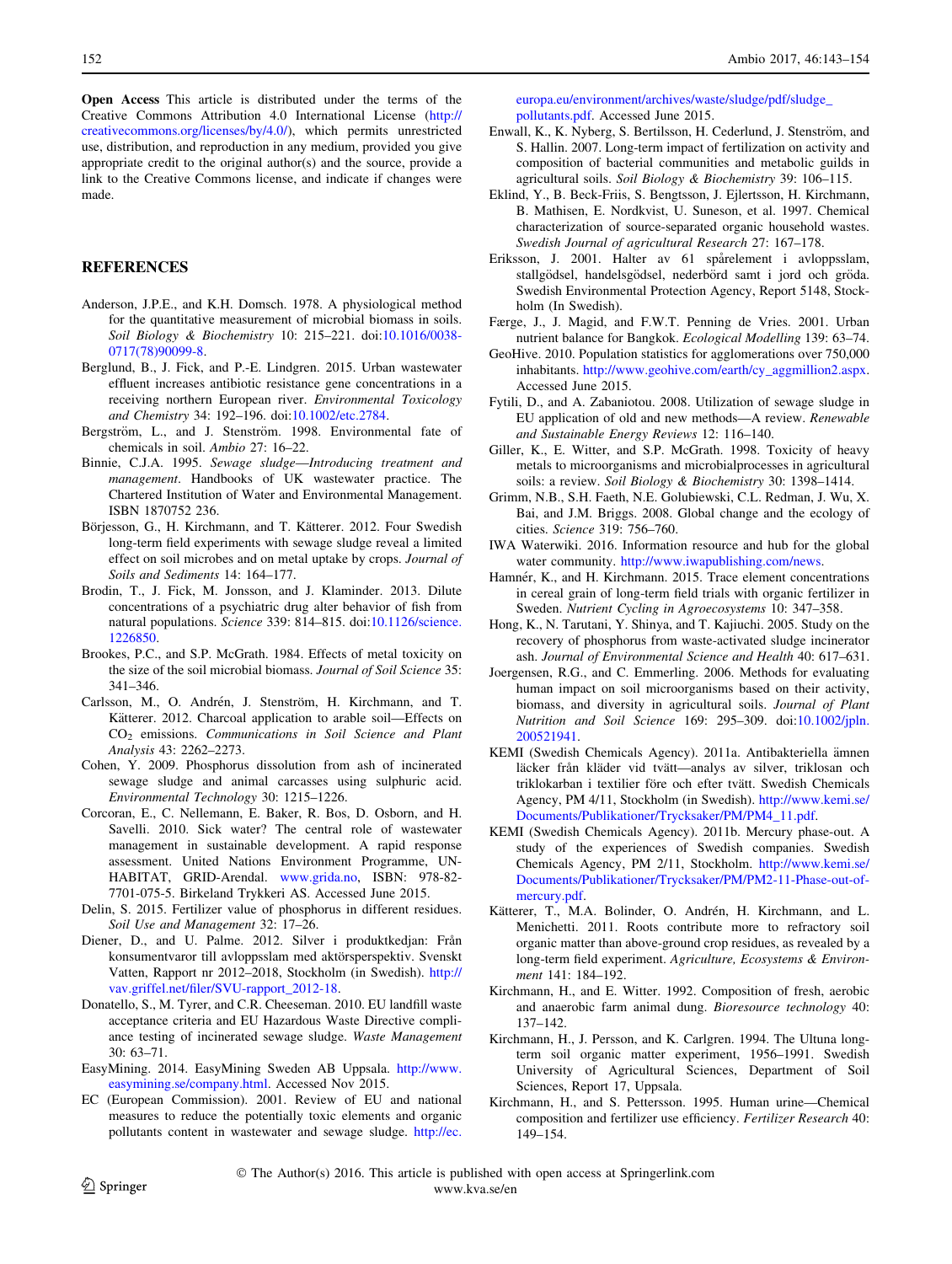- <span id="page-10-0"></span>Koivistonen, P. 1980. Mineral element composition of Finnish food. Acta Agriculturae Scandinavica, Supplementum 22, Stockholm.
- Krogstad, T., T.A. Sogn, A. Asdal, and A. Sæbø. 2015. Influence of chemically and biologically stabilized sewage sludge on plantavailable phosphorus in soil. Ecological Engineering 25: 51–60.
- Lander, L., and L. Lindeström. 1998. Koppar i samhälle och miljö. Miljöforskargruppen. Centraltryckeriet Borås (in Swedish). [www.scda.com](http://www.scda.com).
- Magnusson, K., and F. Norén. 2014. Screening of microplastic particles in and down-stream a wastewater treatment plant. IVL report C55. [http://www.ivl.se/download/18.1acdfdc8146d949da](http://www.ivl.se/download/18.1acdfdc8146d949da6d4852/1417761985912/C55%2bNV%2bscreening%2bMicrolitter%2breportKM.pdf) [6d4852/1417761985912/C55](http://www.ivl.se/download/18.1acdfdc8146d949da6d4852/1417761985912/C55%2bNV%2bscreening%2bMicrolitter%2breportKM.pdf)+NV+screening+Microlitter+ [reportKM.pdf](http://www.ivl.se/download/18.1acdfdc8146d949da6d4852/1417761985912/C55%2bNV%2bscreening%2bMicrolitter%2breportKM.pdf).
- Marstorp, H., X. Guan, and P. Gong. 2000. Relationship between dsDNA, chloroform labile C and ergosterol in soils of different organic matter contents and pH. Soil Biology & Biochemistry 32: 879–882.
- Mårtensson, A.M., and E. Witter. 1990. Influence of various soil amendments on nitrogen fixing soil microorganisms in a longterm field experiment, with special reference to sewage sludge. Soil Biology & Biochemistry 22: 977–982.
- McGrath, S.P., P.C. Brookes, and K. Giller. 1988. Effects of potentially toxic metals in soil derived from past applications of sewage sludge on nitrogen fixation by Trifolium repens L. Soil Biology & Biochemistry 20: 415–424.
- Mininni, G., A.R. Blanch, F. Lucena, and S. Berselli. 2015. EU policy on sewage sludge utilization and perspectives on new approaches of sludge management. Environmental Science and Pollution Research 22: 7361–7374.
- Neumann, D., A. Heuer, M. Hemkemeyer, R. Martens, and C.C. Tebbe. 2014. Importance of soil organic matter for the diversity of microorganisms involved in the degradation of organic pollutants. ISME Journal 8: 1289–1300. doi:[10.1038/ismej.](http://dx.doi.org/10.1038/ismej.2013.233) [2013.233.](http://dx.doi.org/10.1038/ismej.2013.233)
- Norwegian Scientific Committee for Food Safety. 2009. Risk assessment of contaminants in sewage sludge applied on Norwegian soils. VKM. [http://www.vkm.no/dav/2ae7f1b4e3.](http://www.vkm.no/dav/2ae7f1b4e3.pdf) [pdf](http://www.vkm.no/dav/2ae7f1b4e3.pdf). Accessed Aug 2016.
- Nowak, B., A. Pessl, P. Aschenbrenner, P. Szentannai, H. Mattenberger, H. Rechberger, L. Hermann, and F. Winter. 2010. Heavy metal removal from municipal solid waste fly ash by chlorination and thermal treatment. Journal of Hazardous Materials 179: 323–331.
- NV (Naturvårdsverket=Swedish Environmental Protection Agency). 2013. Hållbar återföring av fosfor. Rapport 6580, Stockholm (in Swedish). [http://www.naturvardsverket.se/Documents/](http://www.naturvardsverket.se/Documents/publikationer6400/978-91-620-6580-5.pdf) [publikationer6400/978-91-620-6580-5.pdf](http://www.naturvardsverket.se/Documents/publikationer6400/978-91-620-6580-5.pdf).
- Östman, M., J. Fick, E. Näsström, and R.H. Lindberg. 2014. A snapshot of illicit drug use in Sweden acquired through sewage water analysis. Science of the Total Environment 472: 862–871.
- Pacyna, E.G., J.M. Pacyna, F. Steenhuisen, and S. Wilson. 2006. Global anthropogenic mercury emission inventory for 2000. Atmospheric Environment 40: 4048–4063.
- Pacyna, J.M., E.G. Pacyna, and W. Aas. 2009. Changes of emissions and atmospheric deposition of mercury, lead, and cadmium. Atmospheric Environment 43: 117–127. doi[:10.1016/j.atmosenv.](http://dx.doi.org/10.1016/j.atmosenv.2008.09.066) [2008.09.066](http://dx.doi.org/10.1016/j.atmosenv.2008.09.066).
- Parvage, M.M., B. Ulen, J. Strock, J. Eriksson, and H. Kirchmann. 2013. Phosphorus availability in soils amended with wheat residue char. Biology and Fertility of Soils 49: 245–250.
- REACH. 2006. Regulation (EC) No 1907/2006 of the European Parliament and of the Council of 18 December 2006 concerning the Registration, Evaluation, Authorisation and Restriction of Chemicals (REACH), establishing a European Chemicals Agency.
- Regeringens proposition. 1985/86. Proposition om skärpta avgasreningskrav för personbilar, m. m. 1985/86:61. Sveriges Riksdag, Stockholm (in Swedish). [http://www.riksdagen.se/sv/Dokument-](http://www.riksdagen.se/sv/Dokument-Lagar/Forslag/Propositioner-och-skrivelser/om-skarpta-avgasreningskrav-fo_G90361/)[Lagar/Forslag/Propositioner-och-skrivelser/om-skarpta-avgasren](http://www.riksdagen.se/sv/Dokument-Lagar/Forslag/Propositioner-och-skrivelser/om-skarpta-avgasreningskrav-fo_G90361/) [ingskrav-fo\\_G90361/](http://www.riksdagen.se/sv/Dokument-Lagar/Forslag/Propositioner-och-skrivelser/om-skarpta-avgasreningskrav-fo_G90361/). Accessed Nov 2014.
- Sahlström, L., B. de Jong, and A. Aspan. 2006. Salmonella isolated in sewage sludge traced back to human cases of salmonellosis. Letters of Applied Microbiology 43: 46–52. doi[:10.1111/j.1472-](http://dx.doi.org/10.1111/j.1472-765X.2006.01911.X) [765X.2006.01911.X](http://dx.doi.org/10.1111/j.1472-765X.2006.01911.X).
- SCB (Statistics Sweden). 1987, 1990, 1992, 1995. Discharges to water and sewage sludge production. Statistiska centralbyrån. Statistiska meddelanden Na 22 SM 9001, 9201, 9401, 9701, Örebro (in Swedish).
- SCB (Statistics Sweden). 2012. Discharges to water and sewage sludge production in 2010. Municipal wastewater treatment plants, pulp and paper industry and other industry. MI 22 SM 1201, Örebro (in Swedish). [http://www.scb.se/Statistik/MI/](http://www.scb.se/Statistik/MI/MI0106/2010A01/MI0106_2010A01_SM_MI22SM1201.pdf) [MI0106/2010A01/MI0106\\_2010A01\\_SM\\_MI22SM1201.pdf.](http://www.scb.se/Statistik/MI/MI0106/2010A01/MI0106_2010A01_SM_MI22SM1201.pdf)
- Schoof, R.A., and D. Houkal. 2005. The evolving science of chemical risk assessment for land-applied biosolids. Journal of Environmental Quality 34: 114–121. doi:[10.2134/jeq2005.0114](http://dx.doi.org/10.2134/jeq2005.0114).
- SFS. 1985. Förordning (1985:839) om kadmium. Svensk Författningssamling. Sveriges Riksdag. Stockholm (in Swedish). [http://](http://www.riksdagen.se/sv/Dokument-Lagar/Lagar/Svenskforfattningssamling/Forordning-1985839-om-kadmi_sfs-1985-839/) [www.riksdagen.se/sv/Dokument-Lagar/Lagar/Svenskforfattning](http://www.riksdagen.se/sv/Dokument-Lagar/Lagar/Svenskforfattningssamling/Forordning-1985839-om-kadmi_sfs-1985-839/) [ssamling/Forordning-1985839-om-kadmi\\_sfs-1985-839/](http://www.riksdagen.se/sv/Dokument-Lagar/Lagar/Svenskforfattningssamling/Forordning-1985839-om-kadmi_sfs-1985-839/). Accessed Nov 2014.
- SNFS. 1994. Kungörelse med föreskrifter om skydd för miljön, särskilt marken, när avloppsslam används i jordbruket. Statens Naturvårdsverket Författningssamling SNFS 1994:2, Stockholm (in Swedish). [http://www.naturvardsverket.se/Documents/](http://www.naturvardsverket.se/Documents/foreskrifter/nfs1994/SNFS1994_02k.pdf) [foreskrifter/nfs1994/SNFS1994\\_02k.pdf.](http://www.naturvardsverket.se/Documents/foreskrifter/nfs1994/SNFS1994_02k.pdf)
- Sjöquist, T., and E. Wikander-Johansson. 1985. Vad innehåller slammet? Sveriges Lantbrukskemiska Labortorium. Meddelande 52, Uppsala (in Swedish).
- Song, X.D., X.Y. Xue, D.Z. Chen, P.J. He, and X.H. Dai. 2014. Application of biochar from sewage sludge to plant cultivation: Influence of pyrolysis temperature and biochar-to-soil ratio on yield and heavy metal accumulation. Chemosphere 109: 213–220.
- Svanberg, O. 1971. De svenska sköreprodukternas innehåll av växtnäring. Statens Lantbrukskemiska Laboratorium. Meddelande 37, Uppsala.
- Sveder, J. 2002. Slam i Skåne län-kvalitet, hantering och debatt (in Swedish). [http://www.lansstyrelsen.se/skane/SiteCollection](http://www.lansstyrelsen.se/skane/SiteCollectionDocuments/sv/publikationer/2002/20026.pdf) [Documents/sv/publikationer/2002/20026.pdf.](http://www.lansstyrelsen.se/skane/SiteCollectionDocuments/sv/publikationer/2002/20026.pdf) Accessed June 2015.
- SWWA (The Swedish Water & Wastewater Association). 2014. Hjälp oss att få ett renare vatten. Stockholm (in Swedish). [http://www.](http://www.svensktvatten.se/Documents/Kategorier/Avlopp%20och%20milj%25C3%25B6/Uppstr%25C3%25B6msarbete/Uppstr%25C3%25B6msarbete%20hush%25C3%25A5ll%20Svenskt%20Vatten%20broschyr.pdf) [svensktvatten.se/Documents/Kategorier/Avlopp%20och%20milj](http://www.svensktvatten.se/Documents/Kategorier/Avlopp%20och%20milj%25C3%25B6/Uppstr%25C3%25B6msarbete/Uppstr%25C3%25B6msarbete%20hush%25C3%25A5ll%20Svenskt%20Vatten%20broschyr.pdf) [%C3%B6/Uppstr%C3%B6msarbete/Uppstr%C3%B6msarbete%](http://www.svensktvatten.se/Documents/Kategorier/Avlopp%20och%20milj%25C3%25B6/Uppstr%25C3%25B6msarbete/Uppstr%25C3%25B6msarbete%20hush%25C3%25A5ll%20Svenskt%20Vatten%20broschyr.pdf) [20hush%C3%A5ll%20Svenskt%20Vatten%20broschyr.pdf](http://www.svensktvatten.se/Documents/Kategorier/Avlopp%20och%20milj%25C3%25B6/Uppstr%25C3%25B6msarbete/Uppstr%25C3%25B6msarbete%20hush%25C3%25A5ll%20Svenskt%20Vatten%20broschyr.pdf). Accessed June 2015.
- Tate, K.R., and D.S. Jenkinson. 1982. Adenosine triphosphate measurement in soil: An improved method. Soil Biology & Biochemistry 14: 331–335. doi[:10.1016/0038-0717\(82\)90002-5](http://dx.doi.org/10.1016/0038-0717(82)90002-5).
- Thevenon, F., N.D. Graham, M. Chiaradi, P. Arpagaus, W. Wildi, and J. Poté. 2011. Local to regional scale industrial heavy metal pollution recorded in sediments of large freshwater lakes in central Europe (lakes Geneva and Lucerne) over the last centuries. The Science of the Total Environment 412–413: 239–247.
- United Nations. 2010. Department of Economic and Social Affairs, Population Division: World urbanization prospects: The 2009 revision. United Nations: New York.
- © The Author(s) 2016. This article is published with open access at Springerlink.com www.kva.se/en  $\circled{2}$  Springer